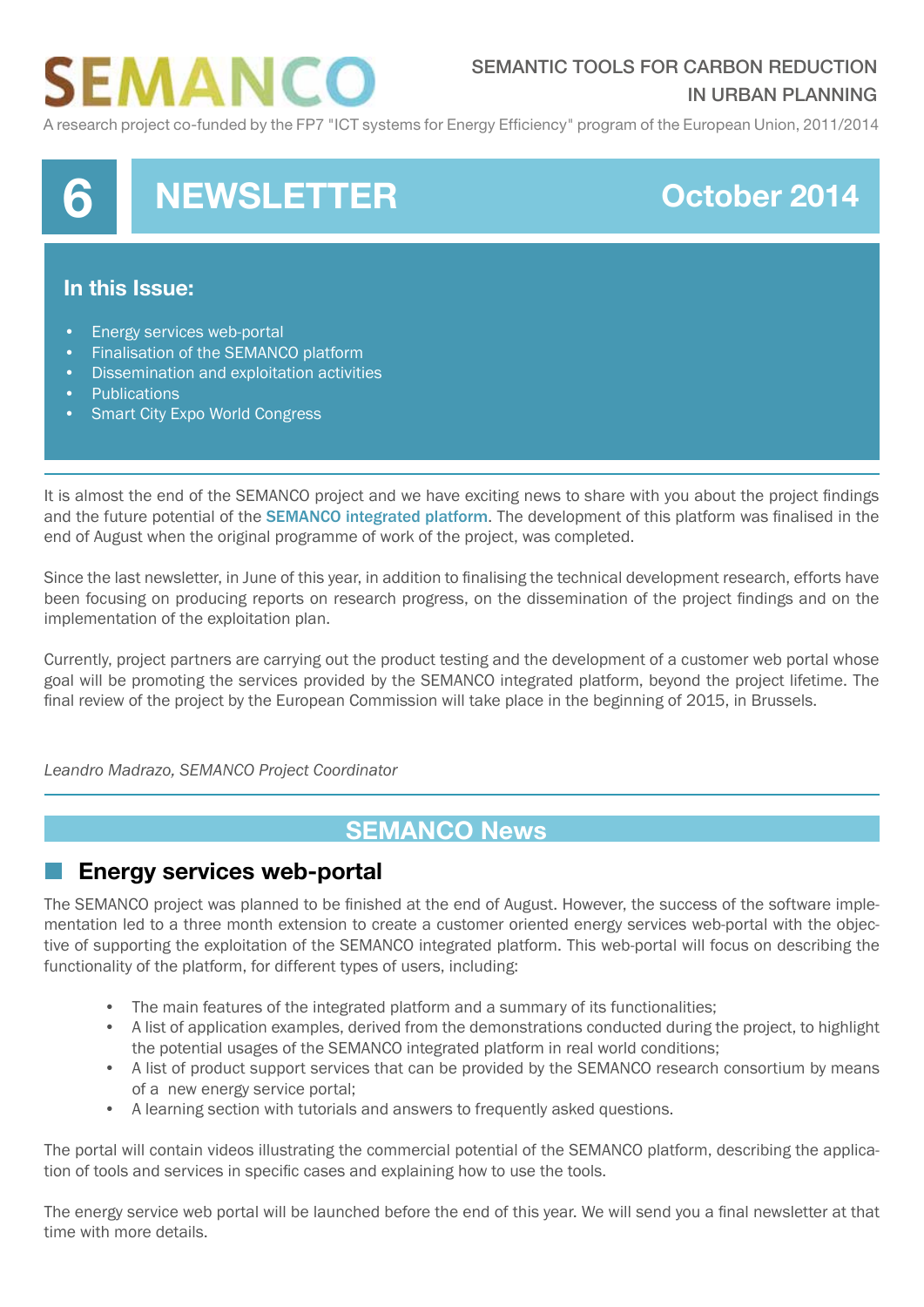# **Finalisation of the SEMANCO integrated platform**

The final version of the SEMANCO integrated platform was published in the Deliverable 5.6 ["Operative integrated](http://www.semanco-project.eu/index_htm_files/SEMANCO_D5.6_20140731.pdf)  [platform"](http://www.semanco-project.eu/index_htm_files/SEMANCO_D5.6_20140731.pdf) in the end of July. This final version of the platform is the result of the development of the previous prototype reported in [Deliverable 5.4 "Prototype of the integrated platform report"](http://www.semanco-project.eu/index_htm_files/SEMANCO_D5.4_20131028.pdf). The platform integrates all of the tools and technologies developed during the course of the SEMANCO project into a single product, thus providing a powerful support for urban planners to evaluate the impact of energy efficient interventions in urban areas.



The SEMANCO integrated platform is the front-end for users to interact with the semantic data provided by the [Semantic](http://www.semanco-project.eu/index_htm_files/SEMANCO_D4.5_20131018.pdf)  [Energy Information Framework \(SEIF\)](http://www.semanco-project.eu/index_htm_files/SEMANCO_D4.5_20131018.pdf). This semantically modelled data (i.e. specified as ontology) represents the combined knowledge of the different experts involved in the definition and solution of a problem concerning the improvement of the energy performance of an urban area. Ontologies also provide access to the multiple data sources from various domains and scales which are needed to formulate and solve a specific problem. The SEMANCO integrated platform, therefore, facilitates the access to the knowledge provided by experts – that is, to the methods and tools needed to define and solve a problem– and to the data associated to a specific problem.

### **Dissemination and exploitation activities**

The dissemination and exploitation activities in the SEMANCO project have recently reached several major milestones. These activities include the delivery of two reports on business models and implementation strategies and on dissemination of the project outputs.

The first report is [Deliverable 6.3 "Identifying implementation strategies and business models"](http://www.semanco-project.eu/index_htm_files/SEMANCO_D6%203_20140731.pdf) which identifies business models to enable the application of the tools developed in the project beyond the initial case study areas. The second report is [Deliverable 6.5 "Engaging practitioners beyond the case studies"](http://www.semanco-project.eu/index_htm_files/SEMANCO_D6.5_20140930.pdf). This document summarises the dissemination activities of the project.

Findings of the SEMANCO project have been presented in several events. One of these events was part of the program of the [Sustainable energy week, on the 30th of June in Manresa](http://arc.housing.salle.url.edu/semanco/blogs/manresa/2014/07/01/semanco-with-children-in-the-energy-week/), organized in the main square of the town with the purpose of fostering energy efficiency awareness among children and parents. One of the project partners –FORUM– was invited to represent SEMANCO in the event.

In addition, SEMANCO outputs were presented in June, at the Technology Futures Institute (TFI) research day (University of Teesside) and at the 6th international conference organised by the European Construction Technology Platform, in Brussels; and in September at the NEA annual conference, that took place in Scarborough, UK